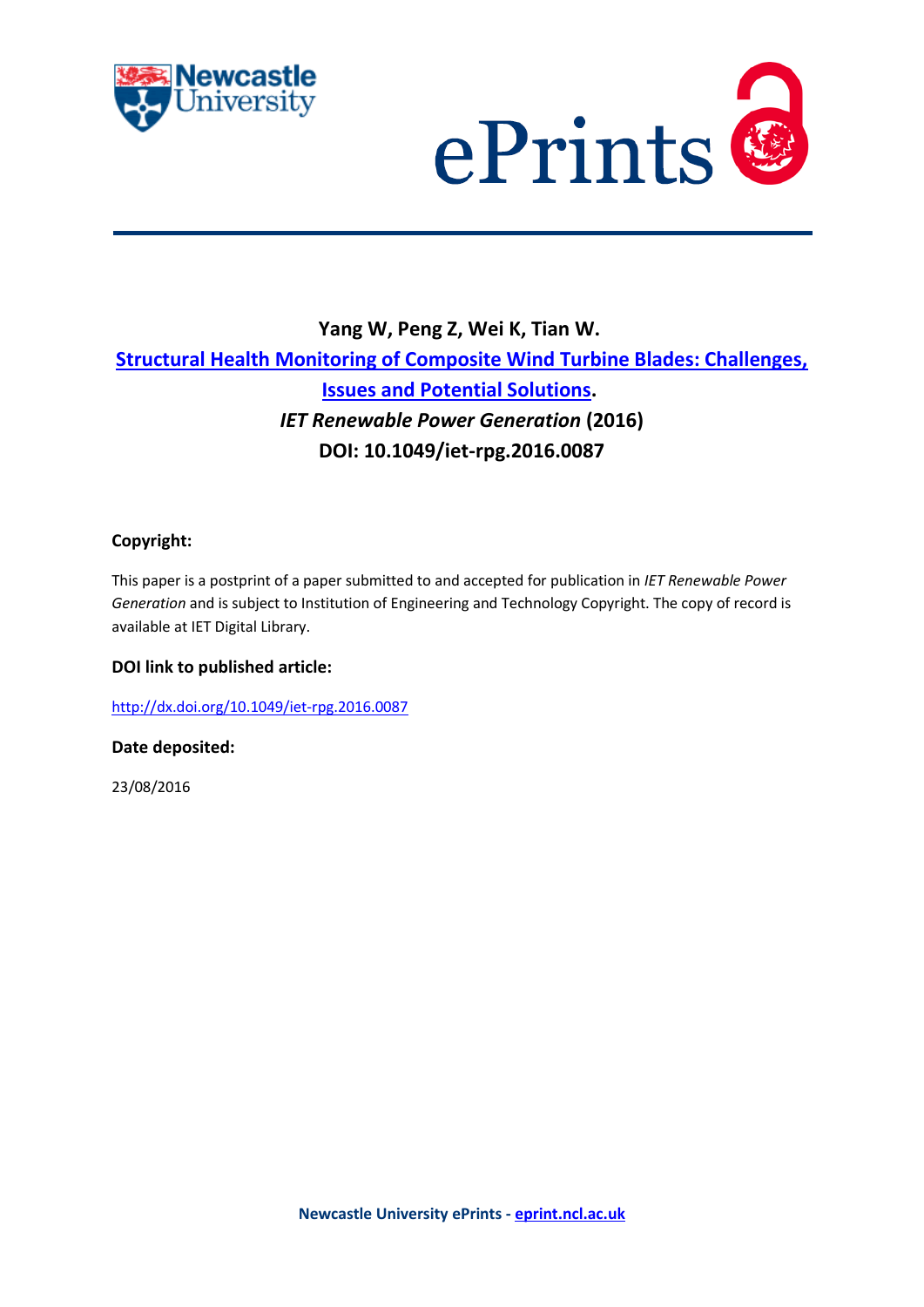# **Structural Health Monitoring of Composite Wind Turbine Blades:**

# **Challenges, Issues and Potential Solutions**

Wenxian Yang <sup>1,2\*</sup>, Zhike Peng<sup>3</sup>, Kexiang Wei<sup>1</sup>, Wenye Tian<sup>2</sup>

<sup>1</sup> Hunan Province Cooperative Innovation Centre for Wind Power Equipment and Energy Conversion, Hunan Institute of Engineering, Xiangtan 411101, China

<sup>2</sup> School of Marine Science and Technology, Newcastle University, Newcastle upon Tyne NE1 7RU,

UK

<sup>3</sup> State Key Laboratory of Mechanical System and Vibration, Shanghai Jiaotong University, Shanghai 200240, China

\* Wenxian.yang@ncl.ac.uk

# **Abstract**

Wind turbine (WT) blades are vulnerable to failure as they are exposed to direct harsh environment, suffering constantly varying loads by wind and cyclic fatigue load due to selfweight, experiencing extreme temperature and humidity changes, erosion and corrosion. As a consequence, blades show high failure rate and share significant downtime, which highlight the significance and essentiality of the research, develop and application of blade Structural Health Monitoring (SHM) techniques. To fulfil reliable SHM of WT blades, much effort has been spent in the past years as reported in literature. But to date, how to realize reliable WT blade SHM is still an open question. The previous reviews enumerate the non-destructive testing techniques that are potentially applicable to blade SHM, but they fail to give a clear suggestion on how to implement reliable SHM of a WT blade. To fill this gap, instead of replicating technique enumeration the present paper is oriented to investigate the pros and cons of existing blade SHM techniques and based on which, a newly developed blade SHM technique that is effective in both damage detection and location is discussed.

**Key Words:** wind turbine, blade, structural health monitoring, composite material

# **1. Background**

Wind power industry is quickly growing worldwide although at present, wind turbine (WT) systems still suffer many reliability issues particularly in harsh offshore environment [1, 2]. Among WT components, rotor blades, made of fiberglass composite material, are more susceptible to being damaged as they are exposed to direct harsh environment and subjected to significant fatigue loads. The survey of over 700 onshore WTs in Sweden during 1997 to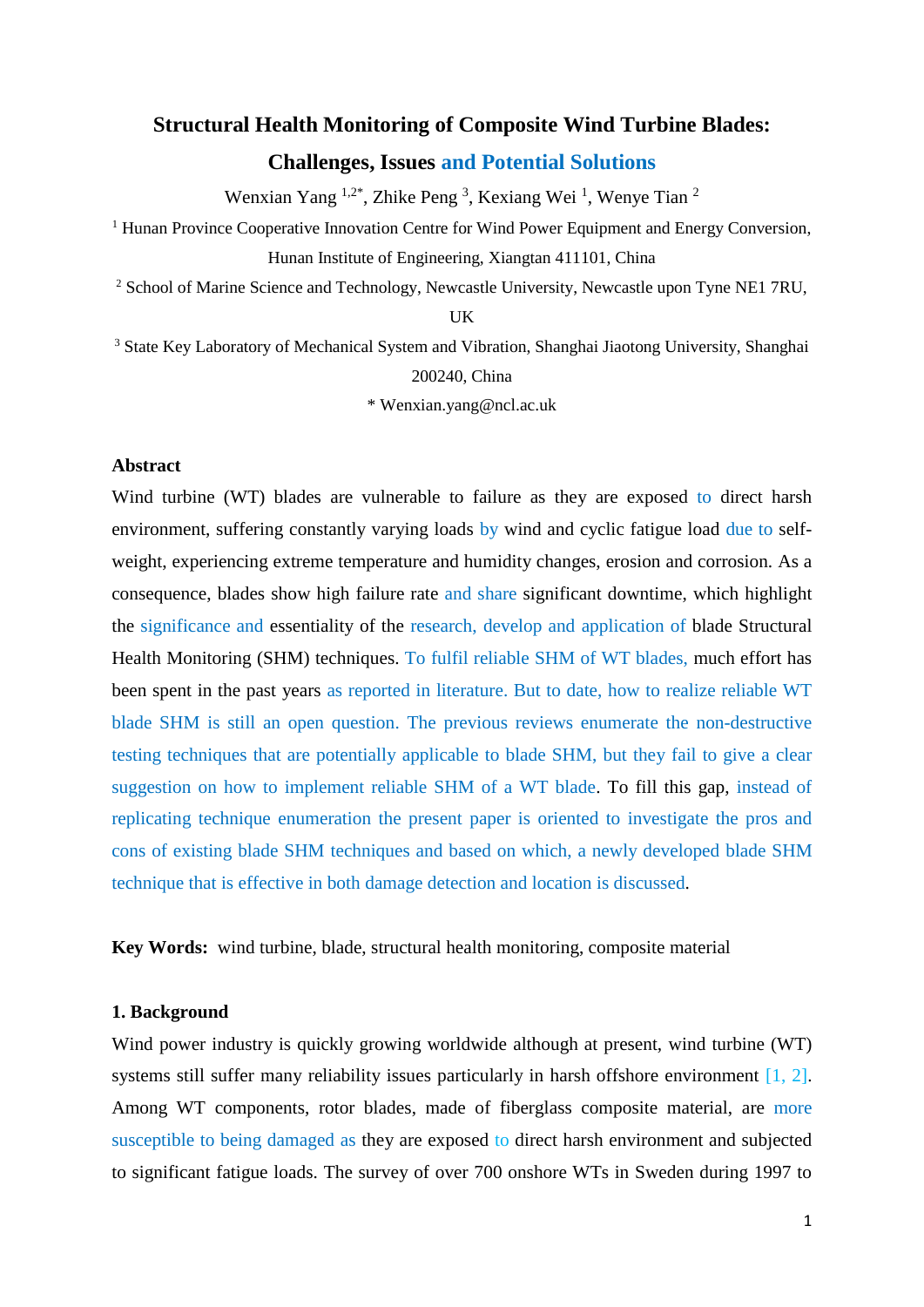2005 indicates that rotor blades contribute 13.4% of WT failures, ahead of gearboxes (9.8%) and generators (5.5%) [3]; Another survey of 1,500 onshore WTs over 15 years suggests that rotor blades are responsible for 7% of WT failures, also ahead of gearboxes (4%) and generators  $(4\%)$  [4]. These figures are in agreement with the conclusions obtained in [5] as well. In addition, it is reported that in 2015, in worldwide range WT rotor blades are failing at a rate of around 3,800 a year, equivalent 0.54% of the 700,000 blades that are in operation around the world today [6]. As a consequence of these high failure rate figures, blade failures have become a primary cause of insurance claims. In American onshore wind market, they account for over 40% of claims, ahead of gearboxes  $(35%)$  and generators  $(10%)$  [6]. This figure matches very well with the 'Wind Energy Report 2005' by ISET, which reveals that the Mean Time between Failures (MTBF) of WT blades is 5 years. This means that 20 out of 100 WTs will suffer blade failures in one year of operation [7].

Blade failures are often associated with significant financial loss. For example, a sudden blade failure experienced by an onshore WT in Dunbar, Scotland in 2005 resulted in £1.25 million of repair cost and significant downtime [8]. The figure would be even larger in offshore scenario due to site-accessing difficulties and the challenges of conducting blade repair/replacement over sea. Therefore, to improve the safe operation of WT blades is of importance to fulfil successful wind power generation. Structural Health Monitoring (SHM) is one of effective approaches to reaching such a purpose. However, compared to the large amount of research on WT drive train condition monitoring techniques [9-11], the research on blade SHM technique is much less despite a few attempts to extend laboratory methods as in-situ SHM system [12]. These methods developed in laboratory did have potential as blade SHM tools. But how to apply them to in-situ SHM of WT blades is still challenging. Thus, a reliable in-situ WT blade SHM technique is still expected today.

The paper consists of two parts. In the first part, the state-of-the-art blade SHM techniques are reviewed. The effort will be focused on investigating the in-situ feasibility of the existing laboratory techniques through discussing their pros and cons in in-situ application; in the second part, a newly developed WT blade SHM and damage location technique based on the concept of Transmissibility of Frequency Response Functions (TFRF) will be discussed and commented. Finally, the paper will be concluded with the suggestions to the future research on blade SHM.

## **2. State-of-the-art WT blade SHM techniques**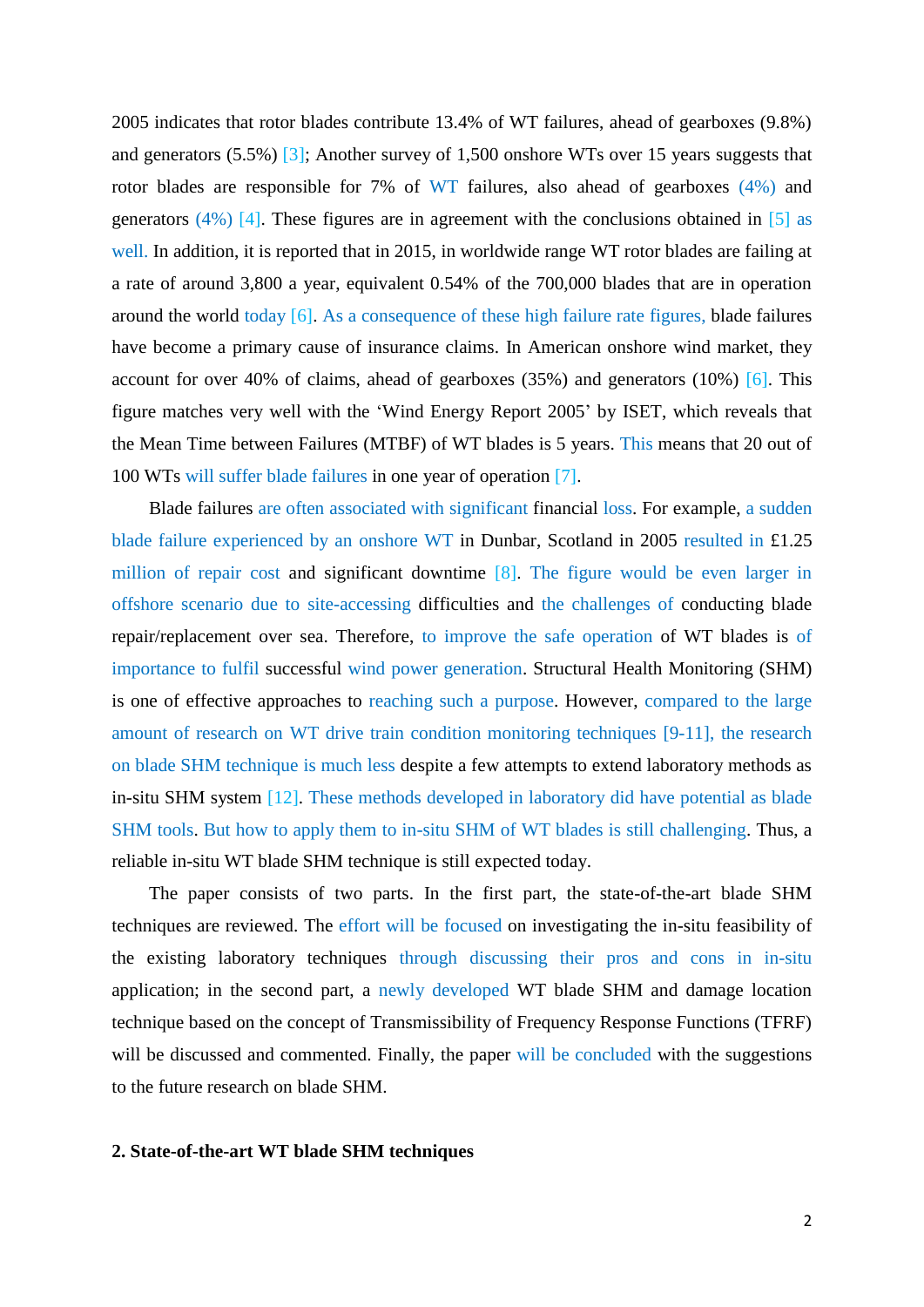WT blade SHM is intrinsically for increasing safety, reducing downtime and lowering revenue loss by blade failures. But the significance of its in-situ application is far more than this. For example, defective blades could encounter sudden and catastrophic failure without any indication in advance when experiencing wind gusts. That would cause fatal damage to the whole WT system and neighbouring devices. The material pieces flying away from rotor blades could cause personal injury and damage to other wind farm facilities as well. For this reason, to avoid catastrophic failure a blade SHM technique should be vigilant to the incipient defects occurring in blade structure.

Due to external loads, environment and the peculiarities of blade materials and structures, WT rotor blades can be damaged by various means [12]. The major failure modes include:

- failure of adhesive joints;
- delamination of the load carrying laminates; and
- damage in laminate involving fibre rupture.

To detect these failures, many non-destructive testing techniques have been attempted [13-21]. Their capabilities, pros and cons are reviewed in the following.

#### 2.1 Vibration analysis

Vibration analysis investigates the structural health condition of blades through analysing their dynamic responses that are exhibited when being excited by external forces [15]. Since the dynamic responses of the blades are partially determined by their material and structural properties (e.g. mass, stiffness and damping), any property change due to damage should be detectable from dynamic responses. As the dynamic responses can be characterized by some vibration features and modal parameters, a vibration analysis based blade SHM can be achieved via monitoring the variation tendencies of these vibration features and modal parameters.

Usually, vibration analysis is used for achieving a general assessment of the health condition of blade structures. It can be used for damage location as well if multiple vibration transducers are used in combination. The reason of using multiple vibration transducers is that WT blade is made of fiberglass composite material. The high damping of composite can significantly inhibit the dynamic response. As a consequence, only those transducers that situates near the position of defect can respond correctly to the crack propagation in blade. Thus, damage location requires the collaboration of multiple vibration transducers. So far,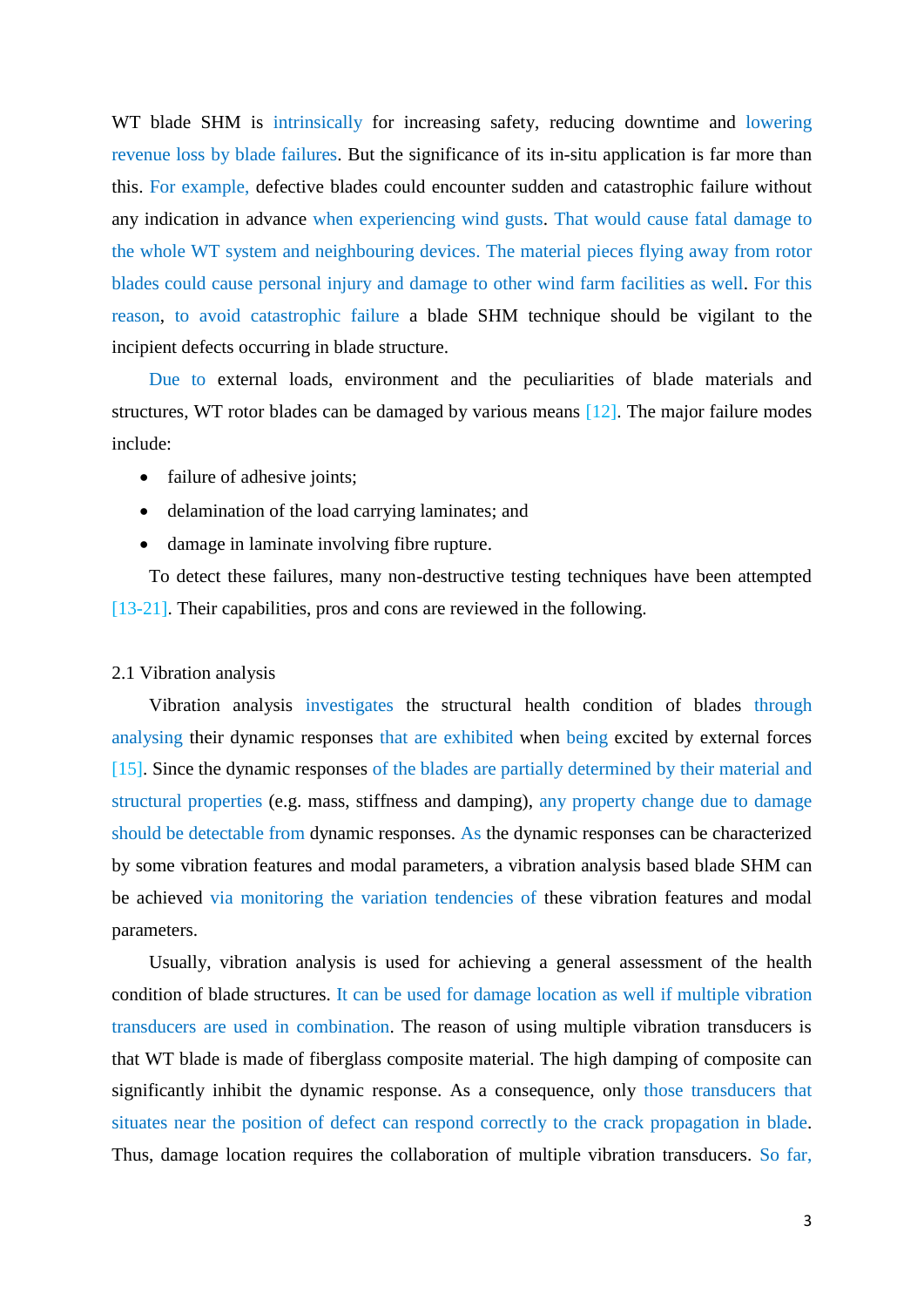such a vibration analysis based blade SHM technique has been tried in the static and fatigue tests of WT blades in laboratory. But its in-situ application to blade SHM is not realistic because it is unlikely to install so many number of vibration transducers on an operating WT blade. For this reason, an alternative vibration analysis based blade SHM method is developed in [17]. Instead of performing blade SHM through the transducers mounted directly on blade, Ref.[17] suggested to accomplish blade SHM via monitoring the vibration of WT main shaft. Defective blades do have potential to change the vibration of main shaft. But it is worthy to note that main shaft vibration can be influenced not only by defective blades. It can be affected by many other factors as well, such as main bearing. For this reason, abnormal main shaft vibration does not necessarily mean the presence of a blade failure. Moreover, the snow and ice that are unevenly built up on three WT blades can alter shaft vibration as well, although they are not damage related. Thus, from this point of view vibration analysis is not a reliable approach to performing blade SHM.

## 2.2 Strain measurement

Strain gauges, usually made of piezoelectric ceramic materials, are popularly used in commercial tests of full scale WT blades [12]. In the tests, they are attached on blade surface to measure the local strain of blade surface due to bending and stretching loads. So far, strain gauge is the cheapest and also the most reliable approach to detecting and locating the defect on or near the surface of WT blade (e.g. surface cracks and skin delamination). However, it is inefficient in detecting joint failure. Moreover, owing to the reliability issues of piezoelectric ceramic material, strain gauges are rarely used to perform long-term blade SHM missions.

The distributed strain transducer provides an alternative method for measuring the strain along blade span direction. However, the distributed strain transducer needs to be embedded in blade in advance during manufacturing process. Thus, it is not applicable to the SHM of existing blades. Moreover, whether the installation of distributed strain transducer is harmful to the integrity of blade structure is also an issue worthy to concern.

#### 2.3 Bending moment measurement

Bending moment measurement using optical Fibre Bragg Grating (FBG) sensors gives a new hope to develop in-situ blade SHM technique [16]. Up to date, the kind of blade SHM systems have been developed and some of them, for example the Moog Insensys' Blade Load Sensing System [18], have been commercialized and installed on operating WTs for demonstration.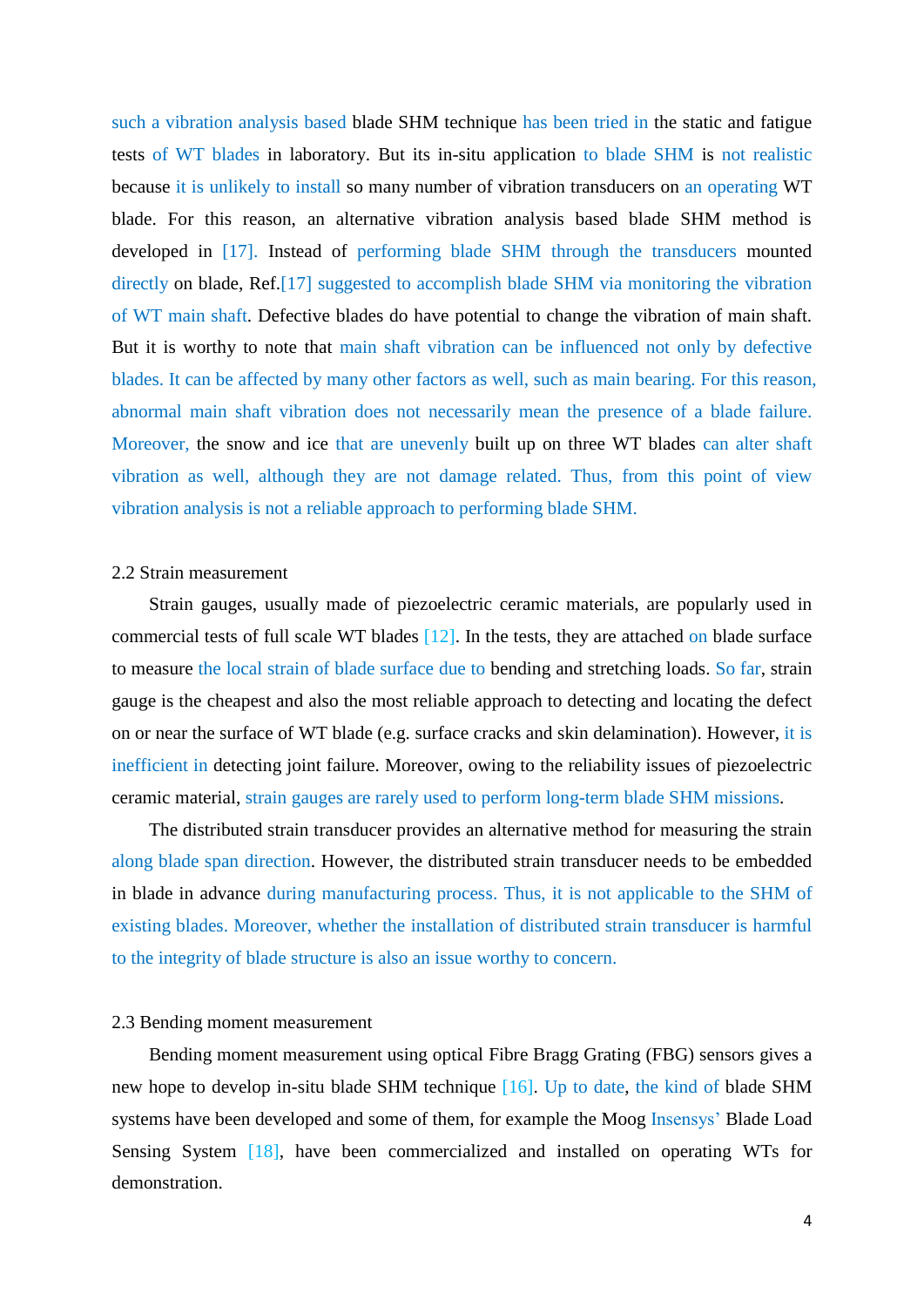Attributed to optical FBG sensors are immune to the disturbance of eternal environment (e.g. background noise, vibration, temperature, humidity, electromagnetic interference, etc.), they provide a very reliable tool for measuring the bending moment at blade root section. However, at the moment such a technique is still very expensive [9], which limits its extensive application in wind power industry. Moreover, it is worthy to note that bending moment measurement was initially designed for the purpose of load control, not for blade SHM. The bending moment measured from the root section of blade is affected not only by the integrity of blade structure but also by external loads. Moreover, as both factors are difficult to decouple, the reliability of the SHM conclusion drawn from bending moment analysis is questioned. In addition, a minor damage to the blade does not necessarily change the value of bending moment. Therefore, bending moment measurement could be ineffective in detecting incipient defect in blade. Beside this, the bending moment measurement cannot locate damage either.

# 2.4 Acoustic emission

Acoustic emission is to detect the energy of transitory elastic waves that are generated when crack initiates and propagates within the blade [22]. Different from strain measurement that is only able to detect local change in strain on blade surface, acoustic emission allows a global assessment of the structural integrity of the blade. In other words, one acoustic emission transducer is able to monitor the structural integrity of a part of the blade rather than a local area. But due to the high damping of composite blade material, the energy of the elastic waves due to defect initiation and propagation will decay quickly with distance. Thus, multiple acoustic emission transducers are usually needed when carrying out damage location. In addition, it is found that both changes in blade geometry and material interfaces can absorb the energy of elastic waves as well. As a consequence, the defect resultant elastic waves can be detected from blade surface only when the acoustic emission transducers are placed at 'right positions', which are close to the position of defect and moreover there is not material interface on the pathways from the defect to the transducers. However, in reality these 'right positions' are very difficult to be found. In addition to acoustic emission signals are often seriously polluted by noise, the effectiveness and reliability of damage detection by the approach of acoustic emission is an issue worthy to investigate in the future.

# 2.5 Ultrasonic detection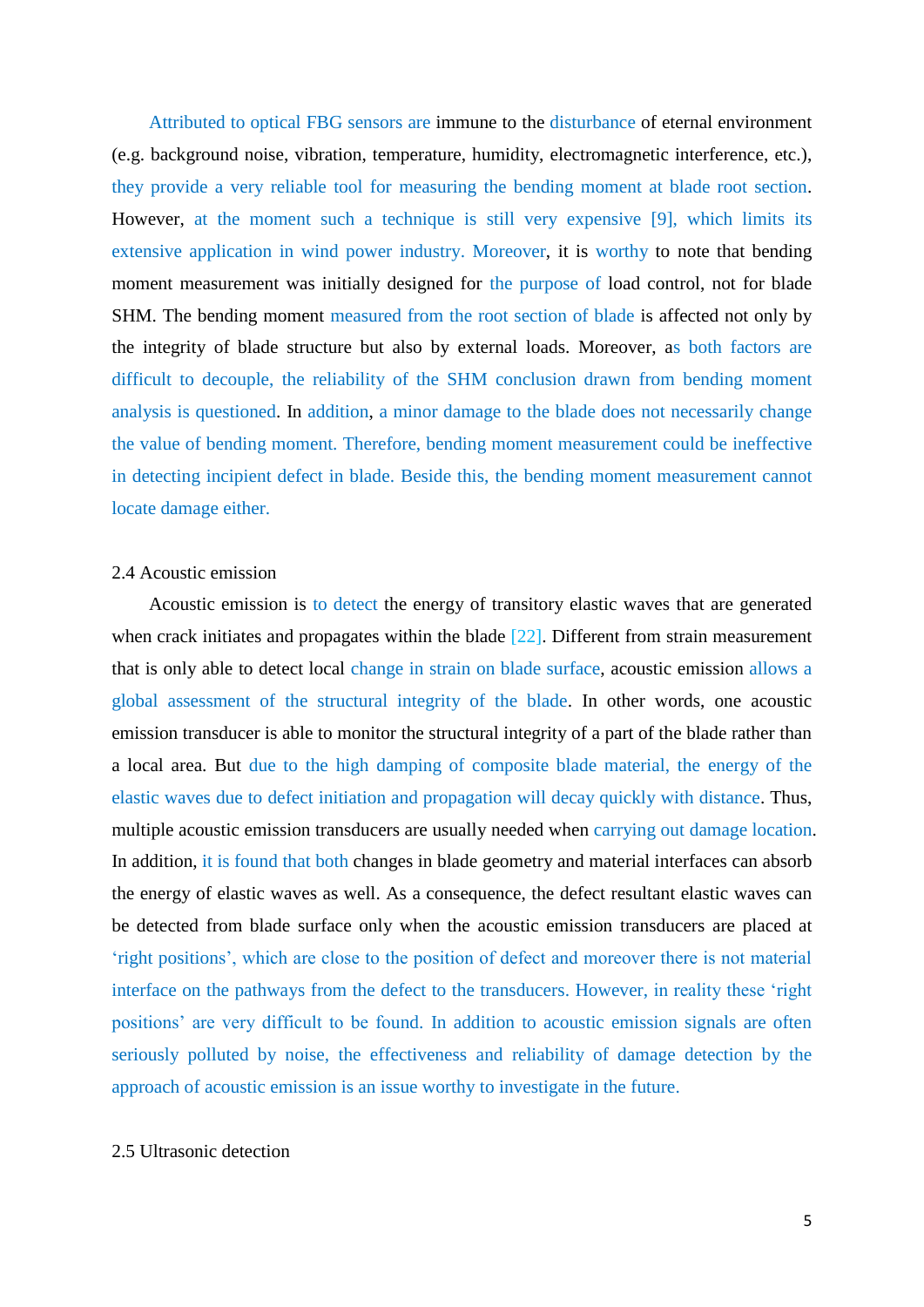Ultrasonic detection is a well-established technique for detecting defects in composite and other kind of materials [23]. In the application to WT blade SHM, the ultrasonic signal/image allows both damage detection and damage location. For example, it allows to inspect the laminate for dry glass fibres and de-lamination under blade surface. Moreover, ultrasonic detection is less affected by external environment (e.g. background temperature, vibration, noise, etc.). Thus, it can be said that ultrasonic detection provides an effective and reliable tool for blade SHM. Attributed to these merits, ultrasonic blade SHM techniques are being commercialized today. Moreover, the prototype system has been successfully applied to the indoor examination of full scale WT blade [24]. Nonetheless, the successful implementation of ultrasonic detection needs the aid of liquid couplant, which has low attenuation thus can enhance the detecting capability of the ultrasonic transducers. As it is difficult to apply liquid couplant to a rotating blade, the in-situ application of ultrasonic detection techniques is limited.

## 2.6 Infrared thermography

Infrared thermography is used to measure the temperature distribution on structure surface. Since the defect occurring in structure will change the continuity of the structure thus temperature distribution, it can be readily detected and located from the thermography image. Such a principle is equally applicable to blade SHM [25].

Attributed to intuitive detection results and effectiveness in detecting subsurface defects, infrared thermography has been widely applied to the condition monitoring of a wide range of machines and structures, such as bearings, gear boxes, power electronic convertors, motors, generators, etc. It is also successfully used to detect the subsurface defects occurring in WT blades [25]. As infrared thermography carried out the full-field measurement of blade, it enables efficient SHM of WT blade in laboratory. However, infrared thermography detection results are prone to be influenced by environmental temperature. That will challenge incipient defect detection in WT blade SHM practice, because the temperature change resulted by an incipient defect would be small and thus fully hided by high environmental temperature.

Apart from the aforementioned non-destructive testing techniques, there are many other techniques also show potential as WT blade SHM methods, such as X-rays, Laser Doppler vibrometer, electrical resistance-based damage detection and so on [12, 19, 21]. But considering they are not popular methods, they will not be discussed any more in order to keep a concise context of the paper.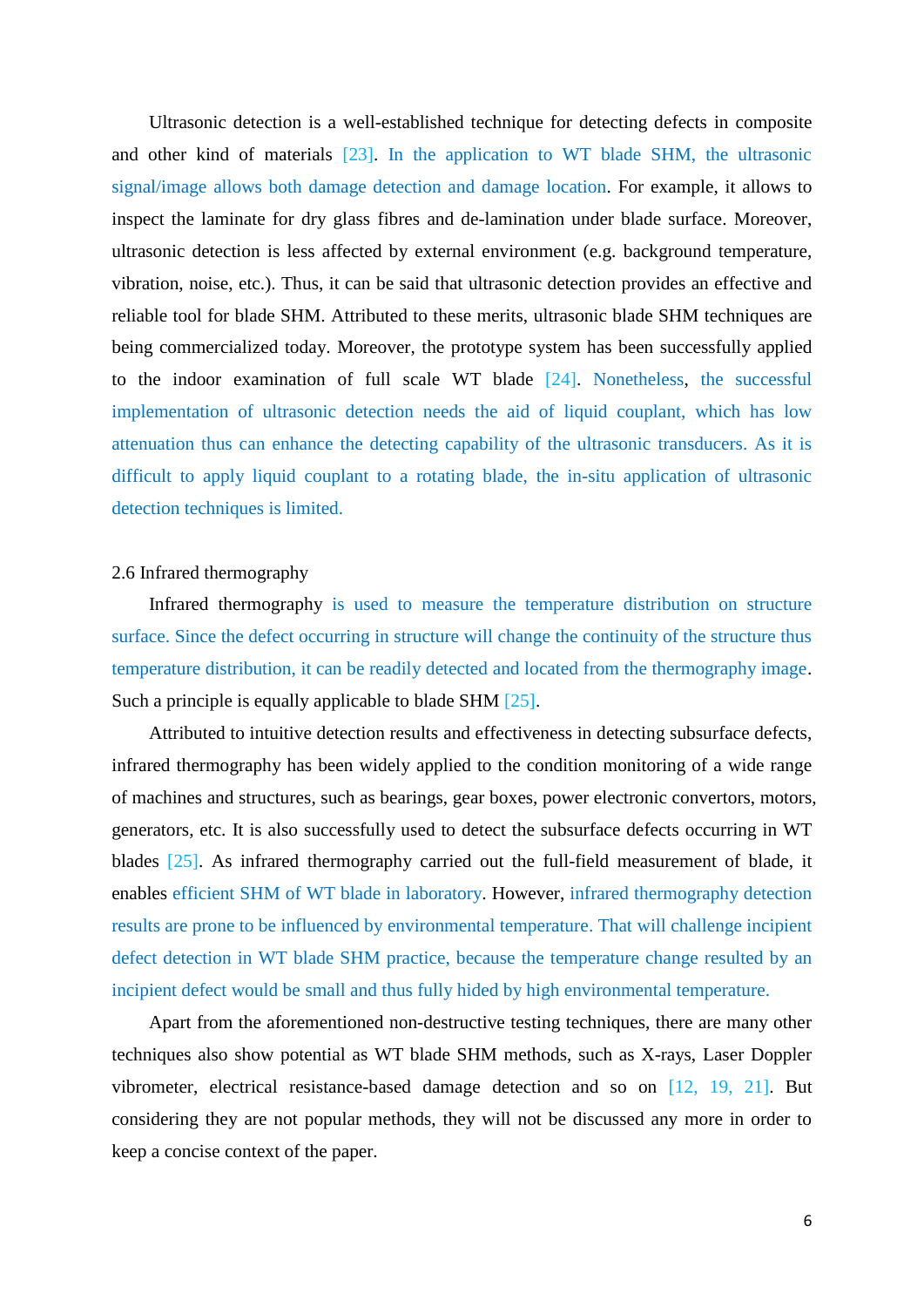From the above discussion, it can be summarized that a successful blade SHM technique should satisfy at least three basic conditions, i.e.

- alert to minor damage
- reliable to assess damage
- capable to locate damage

The aforementioned non-destructive testing techniques do promote blade SHM. However, none of them has fully satisfied these three conditions, which motivates the further research on blade SHM.

## **3. Blade SHM using Transmissibility of Frequency Response Function (TFRF)**

3.1 Reason for developing a TFRF-based blade SHM technique

Considering external loads have significant influence on blade SHM result, their effects are investigated below. Assume a 80 m long WT blade that is subjected to different wind loads, a lateral surface crack is present at the position 26 m away from blade root. When wind speed is 5, 10 and 15 m/s, respectively, and the crack is 0.5, 1, 1.5 and 2 m long, the calculated bending moment at the root section of the blade is shown in Fig.1 [26].

From Fig.1, it is found that despite the health condition of the blade, the calculated bending moment does give a right response to the variation of wind load, i.e. the higher wind speed the larger the bending moment tends to be. This enables bending moment to be a reliable criterion for load control. However, the bending moment fails to correctly respond to crack size under all three wind load conditions. This example suggests that bending moment is not a reliable indicator of the structural health condition of the blade.

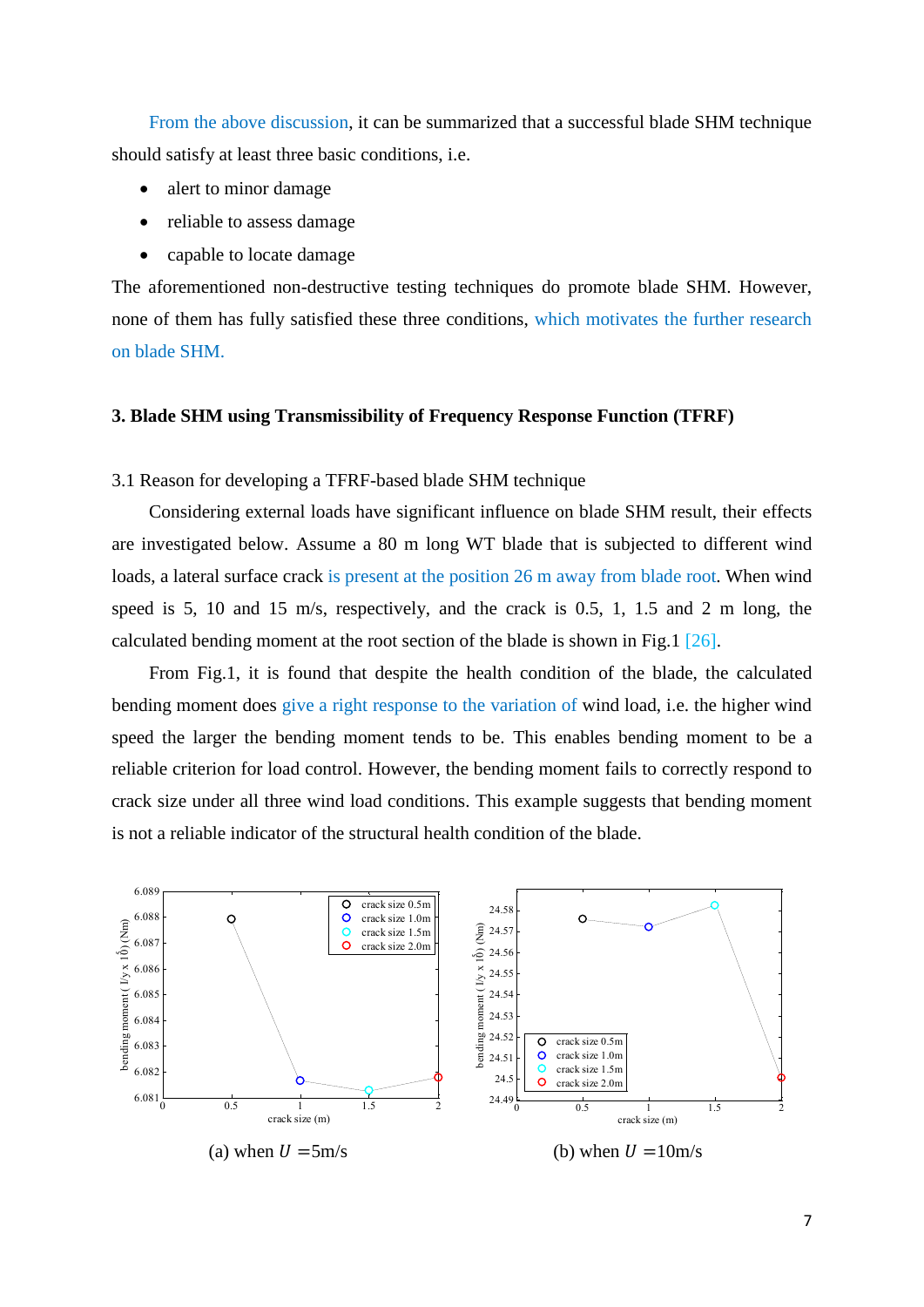

Fig.1 Bending moment at the root section of the blade

To explore a more reliable blade SHM method, the deflection of the blade and corresponding strain distribution along blade span are investigated. The numerical calculation results are shown in Fig.2.

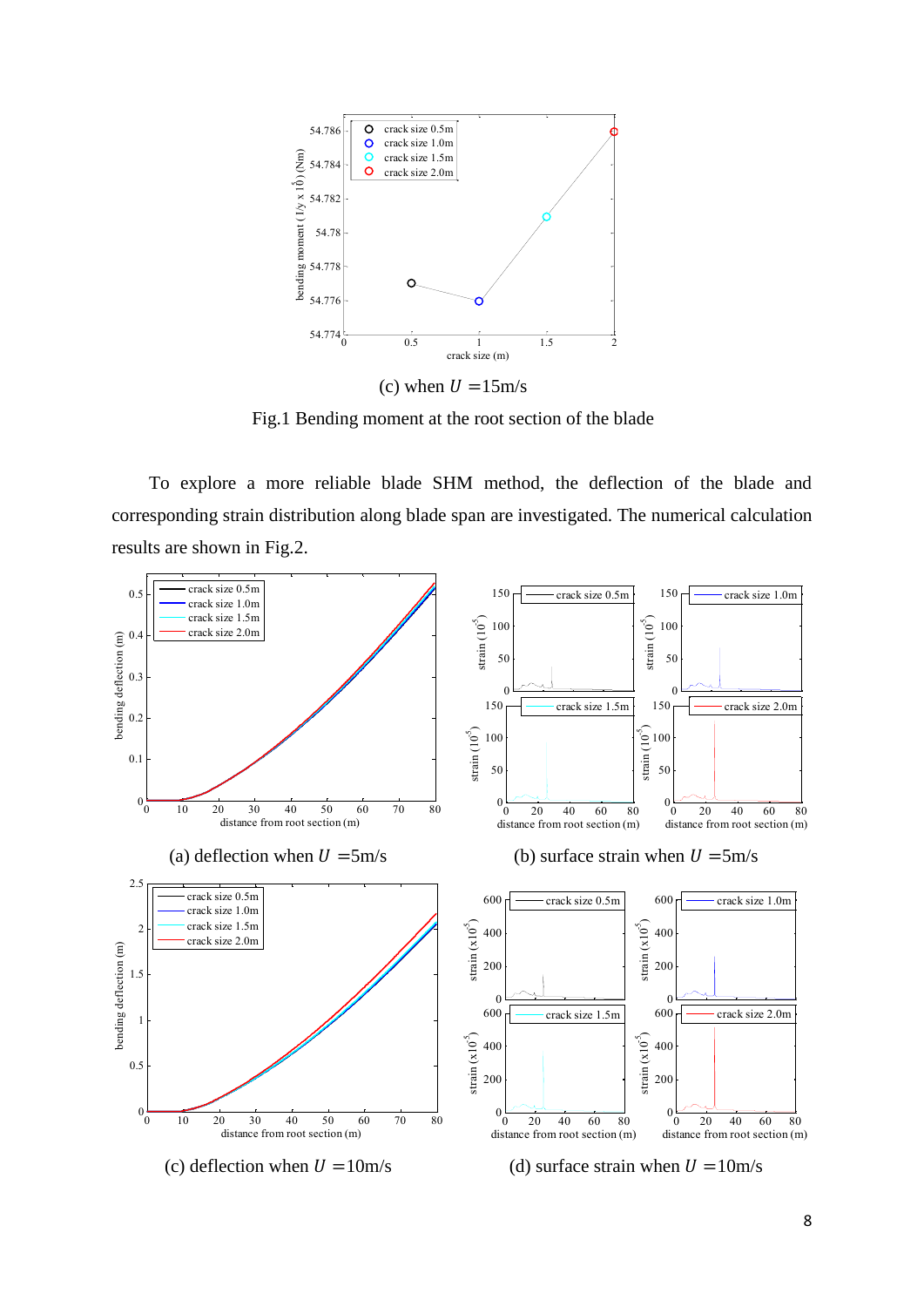

Fig.2 Bending deflection and surface strain

From Figs.2a, 2c and 2e, it is found that both wind load and crack size have influence on blade deflection. However, wind load dominates the deflection, while the influence of crack size is too small to be accepted as a convincing proof for performing blade SHM. Moreover, blade deflection fails to give any indication to location of the crack. By contrast, Figs.2(b), (d) and (f) suggest that in spite of wind loads, not only crack size but also its location is indicated by surface strain. Apparently, surface strain is a more effective indicator of the health condition of the WT blade. However, in real life it is unrealistic to map over the entire blade surface with transducers to measure the strain distribution. Hence, a TFRF-based blade SHM technique, which was inspired by the concept of transmissibility [27], was developed in [28].

## 3.2 The TFRF-based blade SHM technique

The TFRF-based blade SHM technique was developed in order to detect and locate the damage to blade in a more effective and reliable way [28]. Assume three blade sections  $S_{i-1}$ ,  $S_i$  and  $S_{i+1}$  respectively with masses  $m_{i-1}$ ,  $m_i$  and  $m_{i+1}$ , see Fig.3. Where, the sections  $S_{i-1}$ and  $S_i$  are connected via stiffness  $k_{i-1,i}$  and damping  $c_{i-1,i}$ , and the sections  $S_i$  and  $S_{i+1}$  are connected via stiffness  $k_{i,i+1}$  and damping  $c_{i,i+1}$ .



Fig.3 Three neighbouring sections of the blade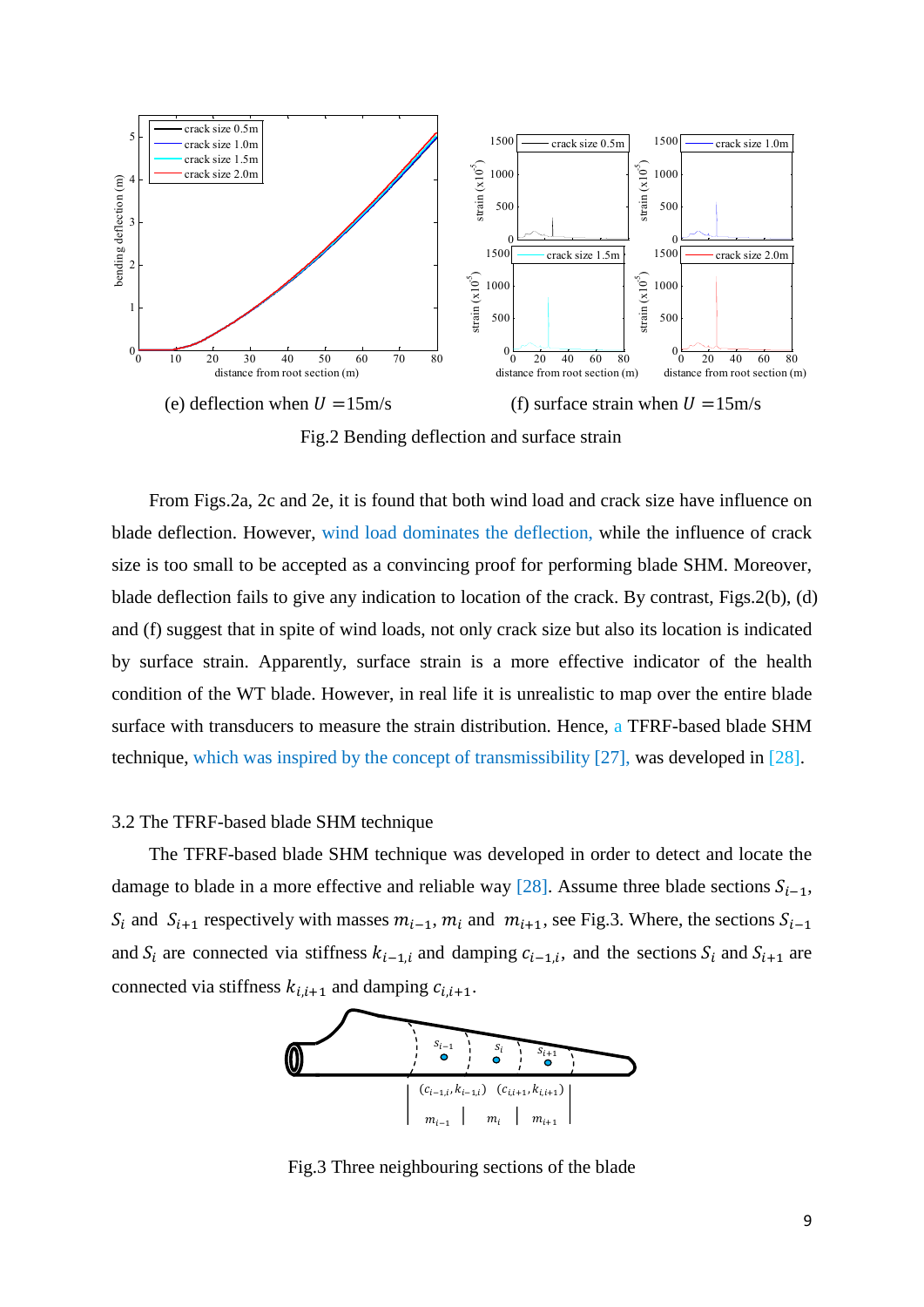It can be inferred that when a defect occurs in section  $S_i$ , both  $(c_{i-1,i}, c_{i,i+1})$  and  $(k_{i-1,i})$  $k_{i,i+1}$ ) will respond correspondingly, whilst the damping and stiffness connecting other blade sections will not respond. This inspires the TFRF-based blade SHM technique. Since structural damping and stiffness rely on structural integrity, the TFRF-based blade SHM is intrinsically immune to the influences of external factors, such as wind loads, snow/ice on blade surface, etc. Therefore, the TFRF-based blade SHM is reliable in the sense of theory.

Assume  $x_i(t)$  and  $x_k(t)$   $(t = t_0, t_1, ..., t_{N-1})$  are the blade response data measured from two neighbouring sensors when an external exciting force  $f(t)$  is applied to the blade. The frequency spectra of  $f(t)$ ,  $x_i(t)$  and  $x_k(t)$  are

$$
\begin{cases}\n\mathcal{F}_f(j\omega) = \sum_{n=0}^{N-1} f(t_n) e^{-jn\omega/f_s} \\
\mathcal{F}_{x_i}(j\omega) = \sum_{n=0}^{N-1} x_i(t_n) e^{-jn\omega/f_s} \\
\mathcal{F}_{x_k}(j\omega) = \sum_{n=0}^{N-1} x_k(t_n) e^{-jn\omega/f_s}\n\end{cases} (1)
$$

where  $f_s$  refers to data sampling frequency, N is the total number of data included in data series  $f(t)$ ,  $x_i(t)$  and  $x_k(t)$ .

Assume the Frequency Response Functions (FRFs) of the  $i$ -th and  $k$ -th blade sections are  $R_{x_i}(j\omega)$  and  $R_{x_k}(j\omega)$ , the following relationships exist at frequency  $\omega_r$ .

$$
\begin{cases}\n\mathcal{F}_{x_i}(j\omega_r) = R_{x_i}(j\omega_r)\mathcal{F}_f(j\omega_r) \\
\mathcal{F}_{x_k}(j\omega_r) = R_{x_k}(j\omega_r)\mathcal{F}_f(j\omega_r)\n\end{cases}
$$
\n(2)

Then, the transmissibility of the FRFs at frequency  $\omega_r$  can be described as

$$
T_{i,k}(j\omega_r) = \frac{R_{x_i}(j\omega_r)}{R_{x_k}(j\omega_r)} = \frac{\mathcal{F}_{x_i}(j\omega_r)/\mathcal{F}_f(j\omega_r)}{\mathcal{F}_{x_k}(j\omega_r)/\mathcal{F}_f(j\omega_r)} = \frac{\mathcal{F}_{x_i}(j\omega_r)}{\mathcal{F}_{x_k}(j\omega_r)}
$$
(3)

which shows that  $T_{i,k}(j\omega_r)$  can be estimated directly from  $\mathcal{F}_{x_i}(j\omega_r)$  and  $\mathcal{F}_{x_k}(j\omega_r)$ . In practice, multiple times of tests are often performed to minimize the negative effects of measurement errors, i.e.

$$
T_{i,k}(j\omega_r) = \frac{1}{M} \sum_{m=1}^{M} T_{i,k}^m(j\omega_r) = \frac{1}{M} \sum_{m=1}^{M} \left( \frac{\mathcal{F}_{x_i}^m(j\omega_r)}{\mathcal{F}_{x_k}^m(j\omega_r)} \right)
$$
(4)

where, the superscript  $m = 1, 2, ..., M$  indicates the number of tests.

Use the transmissibility of the FRFs obtained when the blade has perfect structural integrity as a benchmark, then a blade SHM criterion  $C_{i,k}$  can be defined as

$$
C_{i,k} = \frac{1}{N} \sum_{r=1}^{N} \left[ T_{i,k} (j\omega_r) - T_{i,k}^* (j\omega_r) \right]
$$
 (5)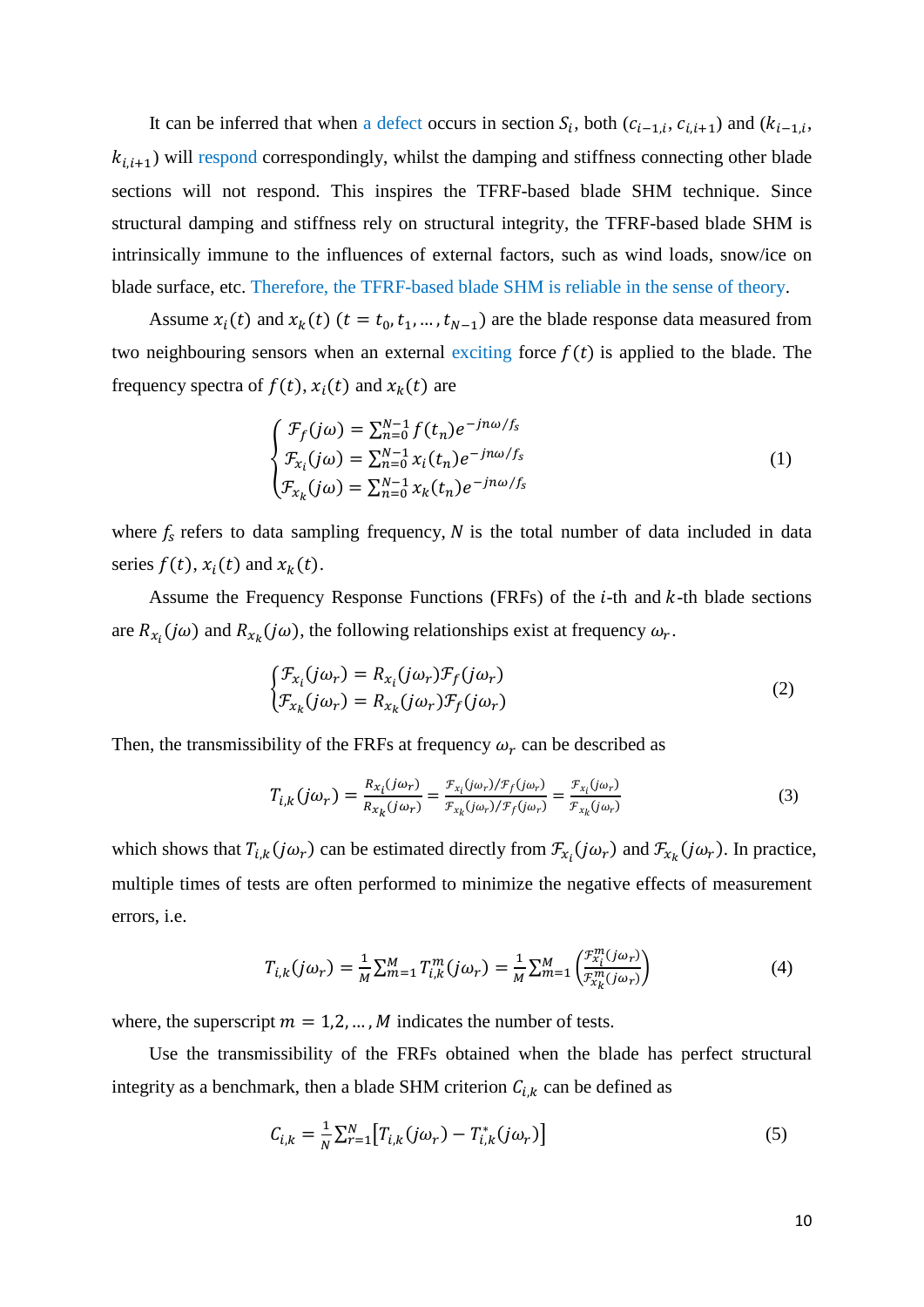where  $T_{i,k}^*(j\omega_r)$  refers to the transmissibility of the FRFs obtained when the blade is perfect in structural integrity.

From the above equations, it can be inferred that:

- The criterion  $C_{i,k}$  is less affected by environmental factors. Thus, it has potential as a reliable indicator of the structural health condition of WT blades;
- The growth of the defect can be indicated by the increasing tendency of  $C_{i,k}$ ;
- As the transmissibility of the FRFs reflects the correlation of the structural and material properties of neighbouring sections, the increase of both  $C_{a,b}$  and  $C_{b,c}$ suggests that a defect is present at the position near sensor 'b'. So, the TFRF-based blade SHM technique possesses attractive damage location function. Moreover, more accurate damage location can be done through comparing the values of  $C_{a,b}$  and  $C_{b,c}$ .

All these merits have been experimentally demonstrated in [28]. Fig.4 shows a blade in fatigue test. Where, 9 FBG sensors and 6 accelerometers were installed along blade span to monitor the blade. In the test, cracks initiated and propagated near sensors FBG5 and ACC3. The corresponding SHM results are shown in Fig.5.



Fig.4 Blade used for fatigue test



Fig.5 Blade SHM results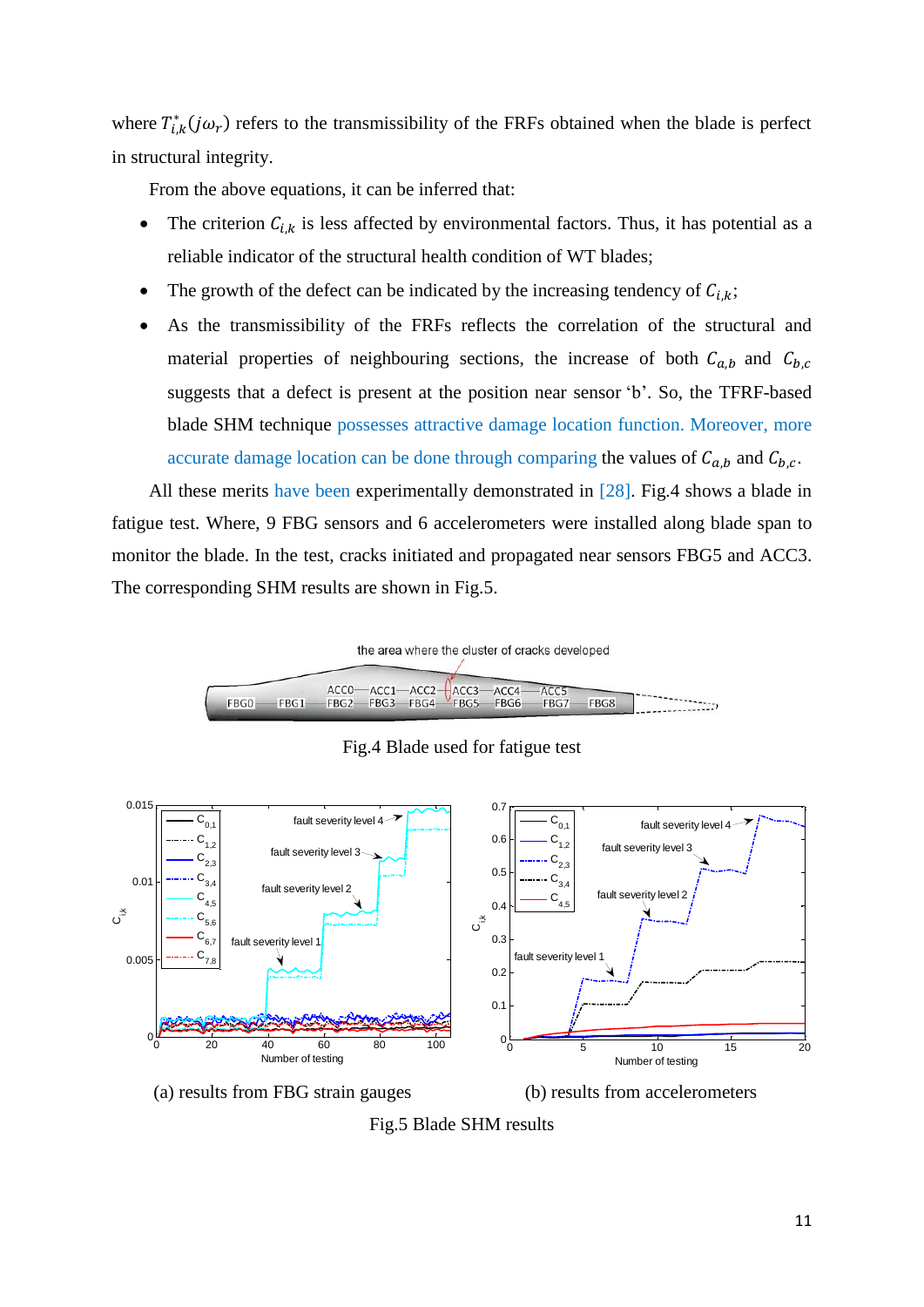From Fig.5, it is found that the cracks can be readily detected by observing the variation tendency of the SHM criterion and moreover they can be accurately located by comparing the results of  $C_{4,5}$  and  $C_{5,6}$  in Fig.5a and  $C_{2,3}$  and  $C_{3,4}$  in Fig.5b. In the meantime, Fig.5 also proves that the TFRF-based blade SHM technique can work very well whatever the types of transducers are used for data acquisition.

Despite the aforementioned merits, the successful implementation of the TFRF-based blade SHM technique still relies on the responses of the blade along its span direction. So far, fibre-optic distributed strain sensor [29] and high resolution stereo imaging camera are two potential solutions, although further verification is still required in the future. As mentioned in Section 2.2, the distributed sensor needs to be embedded in blade in advance during blade manufacturing process, so it is not applicable to monitoring existing WT blades. But if it can be embedded in future blades, it will be an effective and very reliable tool for performing WT blade SHM attributed to its robust performance against environmental disturbances. By contrast, stereo imaging camera can be used to monitor operating blades if it can be installed at the top of WT nacelle. The sampling rate of the stereo imaging camera can be over 125 frames per second (i.e. >125 Hz), which is much higher than sampling frequency 20 Hz that is usually adopted for strain measurement in commercial tests of WT blades [12]. But it is worthy to note that the practical application of the stereo imaging camera could be affected by weather conditions. Thus, associated protection measures should be developed synchronously. With respect to capital cost, the present market price for a fibre-optic distributed strain sensor and data acquisition hardware system is about £100,000. A high resolution stereo imaging camera could cost approximate £40,000, depending on quality. Therefore, the costs of both techniques are affordable compared to the in total capital cost of a Mega-watt scale WT and the finance benefit attributed to the application of them.

## **4. Concluding remarks**

Based on the discussions depicted above, the following comments are given:

 Survey has shown that blade causes more troubles than WT gearbox and generator. To date, condition monitoring of WT gearbox and generator has been fully researched. A reliable blade SHM technique has not been achieved today. Thus, more effort is still required to develop reliable blade SHM techniques to ensure the safe operation of blades and lower the downtime and revenue loss due to their failures;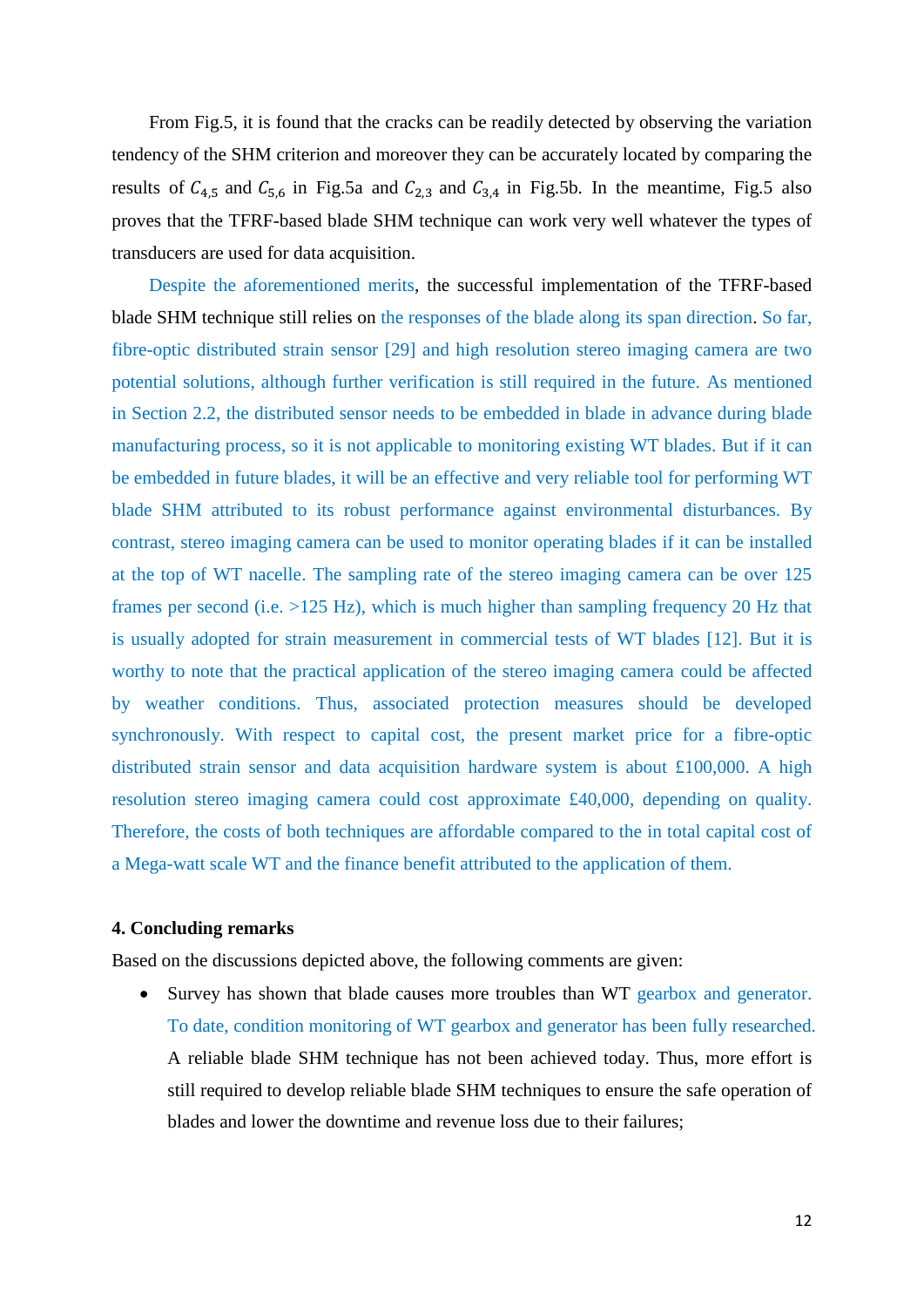- Both vibration analysis and acoustic emission are well-established techniques. They are applicable to perform the general assessment and damage location of WT blade. However, their reliability is prone to be affected by external factors (e.g. external varying loads, background noise, vibration, etc.). How to improve their reliability is an issue needs to deal with in the future;
- Strain gauges have been popularly used in laboratory tests of WT blades to detect and locate the damage occurring near blade surface. However, they are unable to detect those defects that are far from blade surface (e.g. joint failures). In addition, its in-situ application is limited owing to the reliability issues of piezoelectric material and impossibility of mapping over the entire blade surface with strain transducers for strain measurement. The distributed strain transducer gives a glimmer of hope to address this issue, but needs further demonstration;
- Ultrasonic detection is a reliable blade SHM technique, which has been successfully applied to the laboratory examination of WT blades. However, its in-situ application is constrained by its expensive hardware system and inconvenience of using liquid couplant;
- The application of infrared thermography to blade SHM has been successfully demonstrated in laboratory. However, its in-situ application is still limited because an incipient defect in composite WT blade is unable to change the temperature significantly;
- The newly developed TFRF-based blade SHM technique is reliable in both damage detection and location. It is a promising blade SHM technique if it can be successfully commercialized in the future. Nonetheless, its successful implementation still relies on the measurement of the dynamic responses along blade span. Distributed strain sensor and high resolution stereo imaging camera are two potential tools for fulfilling the measurement, but need more verification in the future.

## **Acknowledgment**

The work reported in the paper was supported by the Research Project of State Key Laboratory of Mechanical System and Vibration MSV201504 and Chinese Natural Science Foundation with the reference number of 11472103.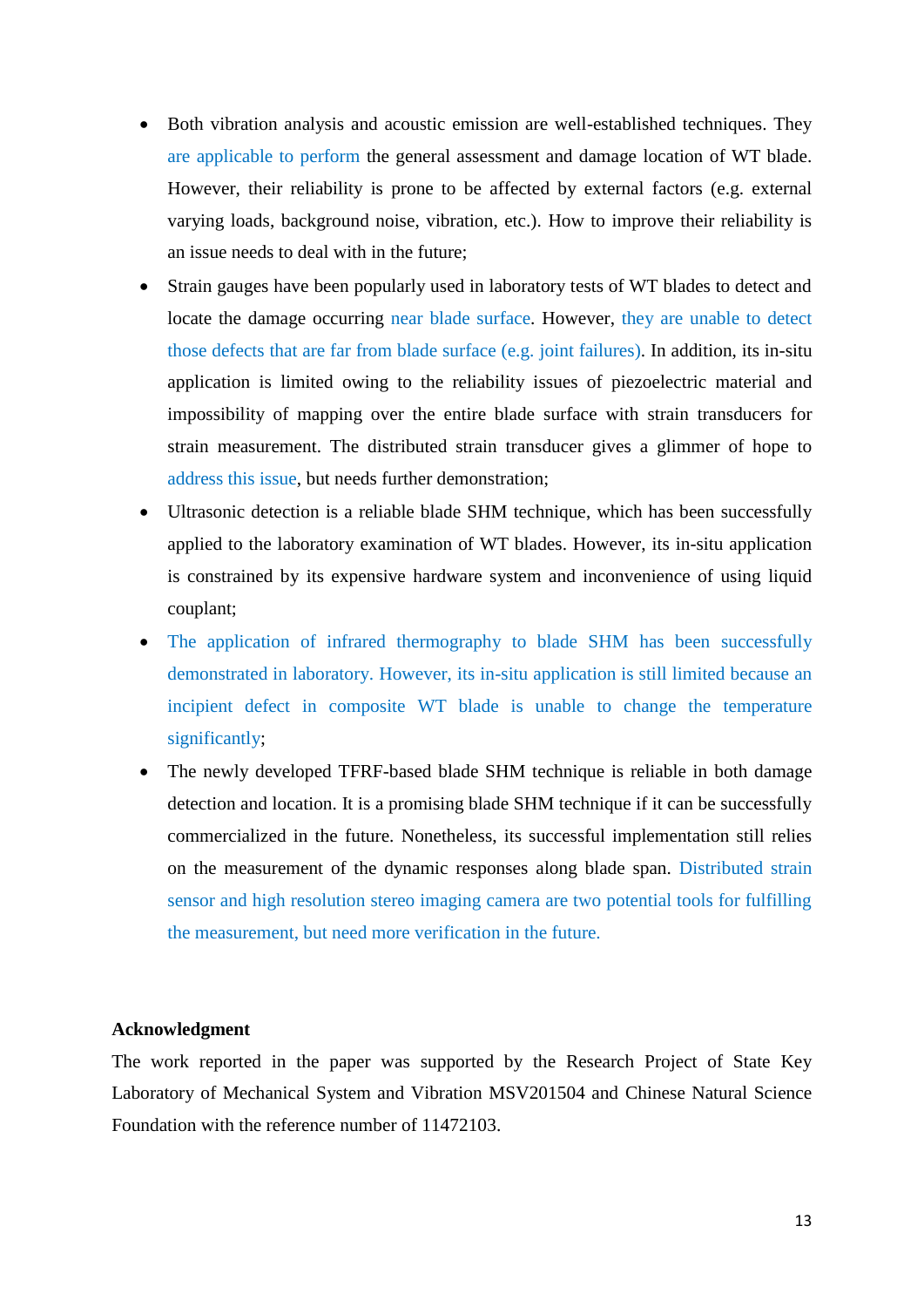## **References**

- [1] Carroll J., McDonald A., McMillan D.: 'Failure rate, repair time and unscheduled O&M cost analysis of offshore wind turbines', Wind Energy, 2016, DOI: 10.1002/we.1887.
- [2] Feng Y., Tavner P., Long H.: 'Early experiences of UK Round 1 offshore wind farms', Proceedings of the Institute of Civil Engineers – Energy, 2010, **163**, (4), pp.167-181.
- [3] Ribrant J., Bertling L.M.: 'Survey of failures in wind power systems with focus on Swedish wind power plants during 1997-2005', IEEE Transactions on Energy Conversion, 2007, **22**, (1), pp.167-173.
- [4] Hahn B., Durstewitz M., Rohrig K.: 'Reliability of wind turbines', In Wind Energy; Springer: Berlin/Heidelberg, Germany, 2007, pp.329–332.
- [5] Tavner P.J.: 'Offshore wind turbines Reliability, availability & maintenance', Institution of Engineering and Technology, 2012.
- [6] Campbell S.: 'Annual blade failures estimated at around 3800', Wind Power Monthly, 14 May 2015, [http://www.windpowermonthly.com/article/1347145/annual-blade](http://www.windpowermonthly.com/article/1347145/annual-blade-failures-estimated-around-3800)[failures-estimated-around-3800,](http://www.windpowermonthly.com/article/1347145/annual-blade-failures-estimated-around-3800) accessed 5 February 2016.
- [7] Institut f. Solare Energieversorgungs-technik ISET (ed): Windenergie Report Deutschland 2005, Kassel, D:2005.
- [8] Tweedie K.: 'Wind farm fears as blade snaps', The Times, 16 April 2005.
- [9] Yang W., Tavner P.J., Crabtree C., Feng Y., Qiu Y.: 'Wind turbine condition monitoring: Technical and commercial challenges', Wind Energy, 2014, **17**, (5), pp.673-693.
- [10] Feng Y., Qiu Y., Crabtree C., Long H., Tavner P.: 'Monitoring wind turbine gearboxes', Wind Energy, 2013, **16**, (5), pp.728-740.
- [11] Qiu Y., Feng Y., Sun J., Zhang W., Infield D.: 'Applying thermophysics for wind turbine drivetrain fault diagnosis using SCADA data', IET Renewable Power Generation, 2016, In Press.
- [12] Yang W.: 'Testing and condition monitoring of composite wind turbine blades', in Brahim Attaf (Ed.): 'Recent advances in composite materials for wind turbine blades', ISBN 978-9889190-0-6, WAP-AMSA, 2013.
- [13] Oh K.Y., Park J.Y., lee J.S., Epureanu B.I., Lee J.K.: 'A novel method and its field tests for monitoring and diagnosing blade health for wind turbines', IEEE Transactions on Instrumentation and Measurement, 2015, **64**, (6), pp.1726-1733.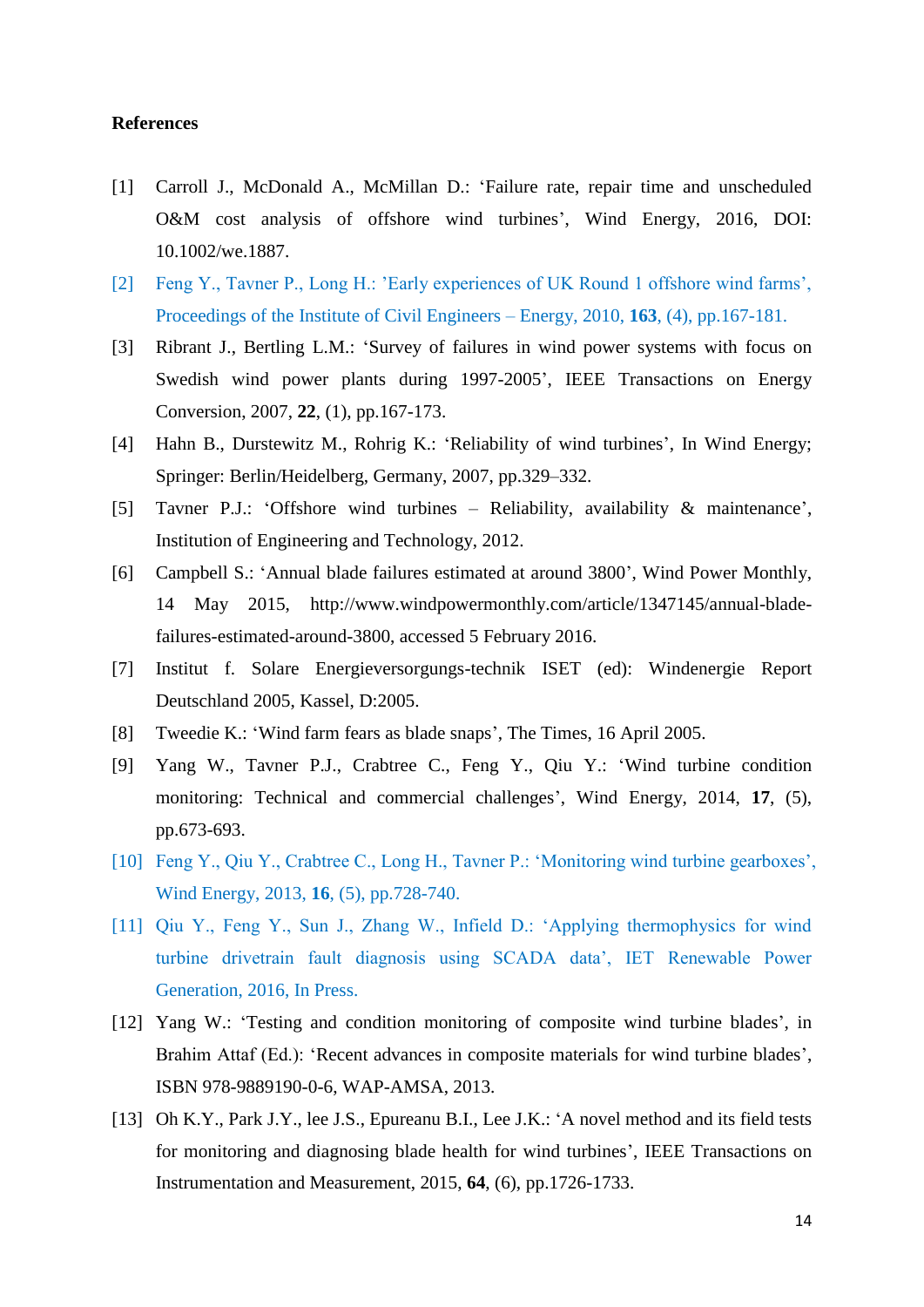- [14] Tchakoua P., Wamkeue R., Ouhrouche M., Slaoui-Hasnaoui F., Tameghe T. A., Ekemb G.: 'Wind turbine condition monitoring: State-of-the-art review, new trends, and future challenges', Energies, 2014, **7**, pp.2595-2630.
- [15] Grasse F., Trappe V., Thoens S., Said S.: 'Structural health monitoring of wind turbine blades by strain measurement and vibration analysis'. Proceedings of the 8<sup>th</sup> International Conference on Structural Dynamics, Leuven, Belgium, 4-6 July, 2011.
- [16] Schroeder K., Ecke W., Apitz J., Lembke E., Lenschow G.: 'A fibre bragg grating sensor system monitors operational load in a wind turbine rotor blade', Meas. Sci. Technol., 2006, **17**, (5), pp.1167-1172.
- [17] Caselitz P., Giebhardt J.: 'Rotor condition monitoring for improved operational safety of offshore wind energy converters', ASME Journal of Solar Energy Engineering, 2005, **127**, pp.253-261.
- [18] [http://www.moog.co.uk/PDF/Blade\\_Sensing\\_System.pdf,](http://www.moog.co.uk/PDF/Blade_Sensing_System.pdf) accessed 5 February 2016.
- [19] Hameed Z., Hong Y. S., Cho Y. M., Ahm S. H., Song C. K.: 'Condition monitoring and fault detection of wind turbines and related algorithms: A review', Renewable & Sustainable Energy Review, 2009, **13**, pp.1-39.
- [20] Jeffries W.Q., Chambers J.A., Infield D.G.: 'Experience with bicoherence of electrical power for condition monitoring of wind turbine blades', IEE Proc Vis Image Signal Pricess, 1988, **145**, (3), pp.141-148.
- [21] Marquez F.P.G., Tobias A.M., Perez J.M.P., Papaelias M.: 'Condition monitoring of wind turbines: techniques and methods', Renewable Energy, 2012, **46**, pp.169-178.
- [22] Wei J., McCarty J.: 'Acoustic emission evaluation of composite wind turbine blades during fatigue testing', Wind Engineering, 1993, **17**, (6), pp.266-274.
- [23] Ye G., Neal B., Boot A., Kappatos V., Selcuk C., Gan T.: 'Development of an ultrasonic NDT system for automated in-situ inspection of wind turbine blades', the 7<sup>th</sup> European Workshop on Structural Health Monitoring, July 8-11, 2014, La Cite, Nantes, France.
- [24] [http://www.d-velop.dk/gauging/wind-turbine-inspection,](http://www.d-velop.dk/gauging/wind-turbine-inspection) accessed 5 February 2016.
- [25] Rumsey M.A., Musial W.: 'Application of infrared thermography non-destructive testing during wind turbine blade tests', ASME Journal of Solar Energy Engineering, 2001, **123**, (4), pp.271.
- [26] Tian W., Yang W., Lang Z., Tao L., Ng C., McKeever P.: 'Research on a new technique dedicated for condition monitoring long wind turbine blades', EWEA Offshore 2015, Copenhagen, Denmark, 10-12 March, 2015.